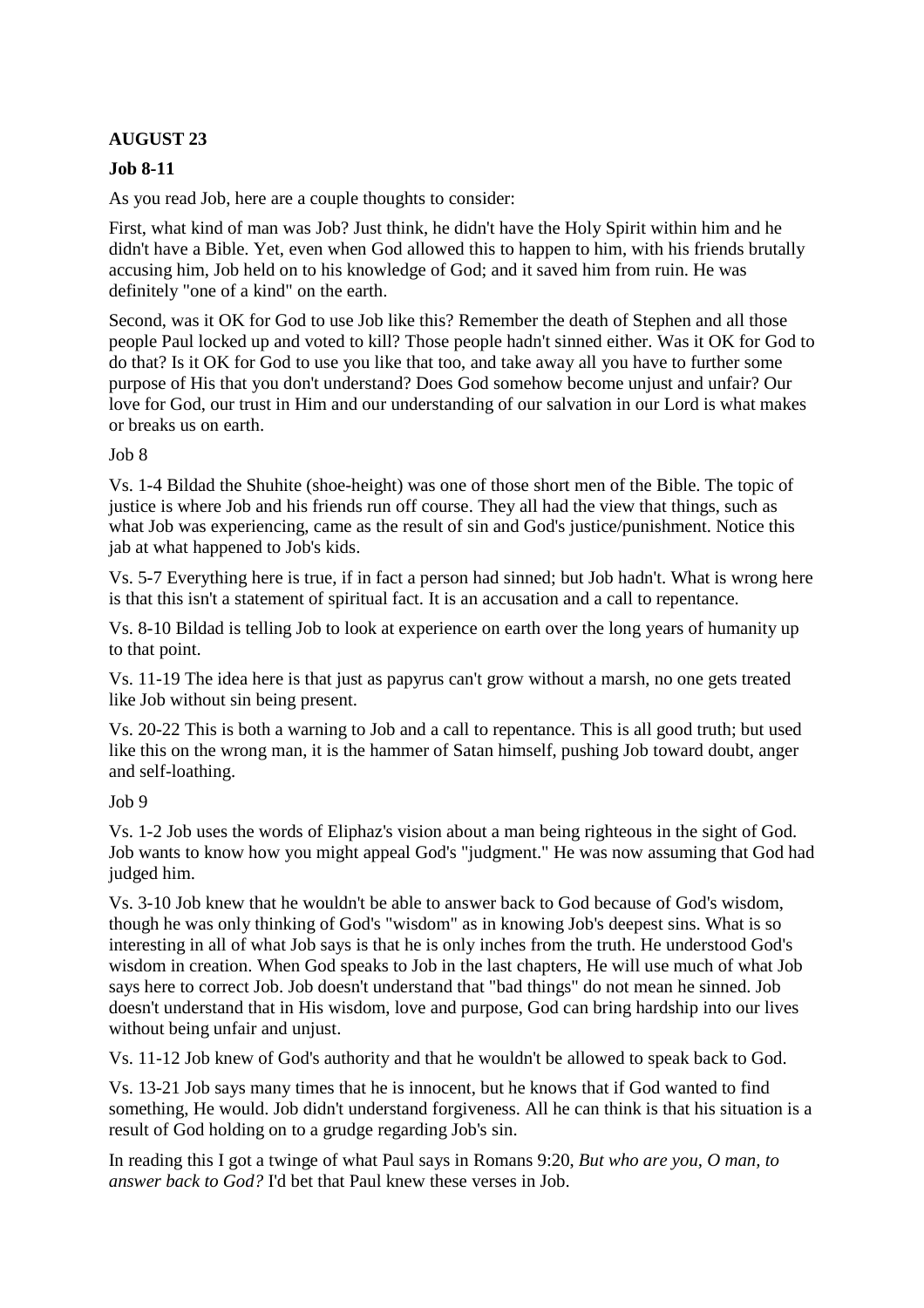Vs. 22-24 This is where Job steps out of bounds. He accuses God of destroying the blameless and the wicked in judgment. Job is right in that he was blameless. He was wrong in assuming God had judged him. Although Job didn't see the bigger picture we saw in chapter 1, it still was a matter of trust. In a sense, the fact that his friends were judging him, and accusing Job of sin, pushed Job in this direction. Job hadn't cursed God, but now he was showing the limits of his understanding and trust of God. Job was accusing God of injustice. Job should have known that God could not pervert justice, and it should have led him to silence.

V. 23 These are hard words against God. Remember that Job had lost all of his children at one time. He is still mourning.

Vs. 25-35 Job thought again that he would die soon and there was no way to find justice on earth before God. The fact that he was in so much pain and misery made it impossible to cleanse himself or speak to God.

Job 10

Vs. 1-7 Here Job's understanding of God has fully run aground. God wasn't contending against him. It is interesting to think that Job's friends pushed him to this. It is also interesting that God knew that Job and his friends had this enormous misunderstanding of His ways. God is teaching and allowing them to show their hearts and the flaws in their understanding. So, why is God showing US all of this?

Vs. 8-12 Job understood God's part in the making of men and in showing men love and mercy, but then why was God suddenly destroying Job and forgetting that love that He had shown Job?

Vs. 13-17 This is like accusing God of having always been waiting for Job to slip.

Vs. 18-22 What is interesting is that even though Job had a limited understanding of God's goodness and justice, he held it so tightly, that even in this tragedy, it really kept Job out of trouble. Somehow he never doubted his innocence or God's just, loving character. He just couldn't put it all together. Could we have done any better even though we know more than Job did and we have the Spirit?

Job 11

Vs. 1-7 Zophar (literally, friend) gets unfriendly and totally nasty with Job. In fact, all of his friends will get meaner and meaner as they desperately try to "save" him.

Vs. 8-12 This is so close to what God will say later about His wisdom, but this is totally directed toward God's wisdom in seeing and punishing Job's sin. Verses 11 and 12 are cruel attacks on Job.

Vs. 13-20 This is another version of "turn to God and He will turn to you," except that Job hadn't turned away from God. I suppose Zophar was trying to show he really loved Job after he just said Job was dumber than a donkey. Nice guy.

## **1 Corinthians 15:1-28**

There is a lot of great stuff in these verses. Enjoy.

Vs. 1-2 This message was being called into doubt, but Paul showed that it had worked on them.

Vs. 3-7 The message was linked to the resurrection, and the resurrection was a broadly known fact for which there were many, many witnesses.

Vs. 8-11 This might show that it may have been a point of contention that Paul wasn't one of the original Twelve. Here Paul defends himself a little. He will defend himself a lot in 2 Corinthians. In 2 Corinthians we'll see more clearly that Paul was being put down by others in Corinth as a 2nd rate apostle.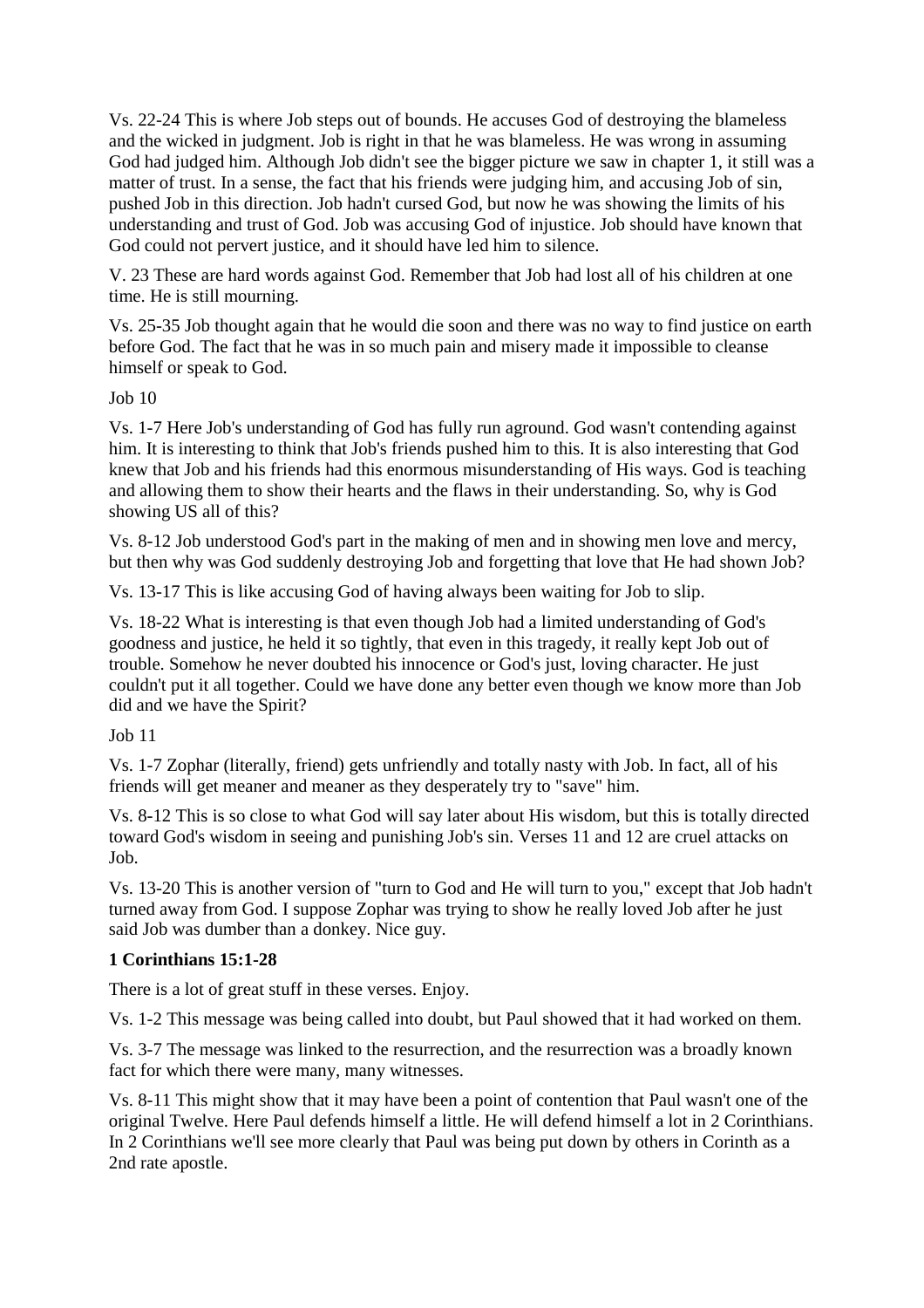Notice the "tension" of Paul's working: it was God's grace, but Paul worked hard. The Spirit wrote these words, saying that Paul worked harder than, literally, "all" of them. Yet, it was the grace of God working in Paul. There is a reason why most of Acts is about God's work through Paul, and why God used Paul to write most of the New Testament letters; but it's God's working, not Paul's. Paul understood that God both enabled and drove him.

The point in this section is the final verse, *Whether then it was I or THEY, so WE preach and so you believed*.

Vs. 12-19 As I suggested earlier in the letter, Paul wrote with emotion and I think there is some emotion here. And, the logic is very tight. If you have some time, try reading this chapter out loud a few times. This is a great portion of Scripture. Verse 19 is very powerful. Even unbelievers understand the truth in this confession that if believing in Jesus is just for this life, it is a waste of time. The resurrection, the close of the age, and the fulfilling of the plan of redemption are always linked together and they are always in view.

Vs. 20-28 Notice that there is no mention of Satan here. The last enemy to be destroyed is death. Paul will talk about death's defeat one more time in this passage. One interesting note is that when Jesus talks about the church, He says, *the gates of Hell will not prevail against it.* The gates of Hell were looked at as the entrance to death, not the office building of the bad angels. The gates of Hell were like the "broad gate" to destruction, or like an open mouth ready to devour those who had died. Obviously it preaches better if those gates are the military headquarters of the enemy; but in the resurrection, *Death is swallowed up in victory* (1 Cor. 15:54b). What to do? Preach both.

Isn't it interesting how the plan of redemption, the close of this age, and the resurrection are all linked together? Everything in our lives in Christ is focused on those coming events. We can never lose sight of the harvest, because it is the field of this life. How can we ignore it? Yet, many believers do. Among the people we are trying to reach in the harvest, the fear of death reigns. The promise in Christ is life. Hebrews 2:15 - *and deliver all those who through fear of death were subject to lifelong slavery.* 

#### **Psalm 38**

Vs. 1-11 Doesn't this sound like Job? This was David's experience and was the true result of his sin. It might have been because of his lying that resulted in a town and family of priests being slaughtered, or it could have been his sin with Bathsheba and Uriah. David's guilt was real and deserved. Reading this, you can see that what Job's friends were saying was biblical, but horribly misapplied to Job.

V. 12 As a result, people were waiting for David to fall.

Vs. 13-14 Unlike Job, David was quiet in his suffering. He was broken because his punishment was just. Job kept talking, egged on by his friends, because he thought God was being unfair. Once David confessed his sins, he was forgiven and knew to be silent before God in the face of the accusations of his enemies.

Vs. 15-16 Still, David knew of God's heart and faithfulness. And, God had made promises to David.

Vs. 17-20 In spite of David's brokenness and confession, his enemies only wanted his ruin - not justice or reconciliation.

Vs. 21-22 David's plea to God was based on what David had learned of God's love and faithfulness.

Since we are not Job, we need psalms like this to encourage us to confess our sin and trust God for His forgiveness and love.